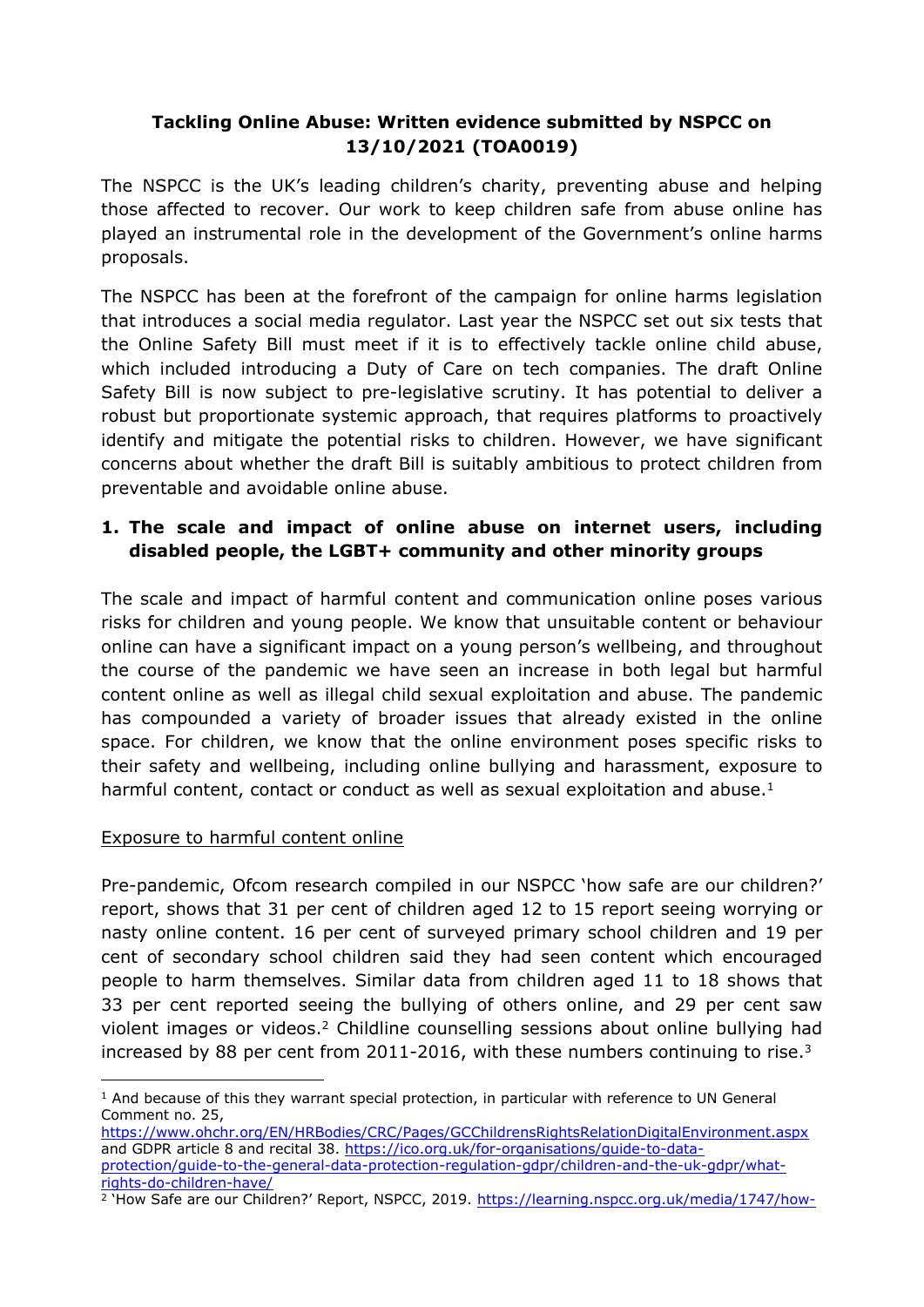The pandemic has fundamentally changed the way that we interact and communicate online, as well as changing the nature and dynamics of online abuse. As a result, half of children and teens have been exposed to harmful online content during coronavirus lockdowns, often daily. 47% of teens say they have seen content online they wish they hadn't seen whilst in lockdown, and one in seven see inappropriate content every day.<sup>4</sup>

Recent research from Ofcom published during the pandemic shows that half of 12- 15 year olds have had some form of negative experience online, including: being contacted by a stranger online, seeing or receiving something scary or troubling, seeing something of a sexual nature or, feeling pressure to send photos or information about yourself or others online.<sup>5</sup>

Harmful content online is a particularly prevalent issue for minority groups. For example, recent research from the TIE campaign into LGBTQI+ young people's experiences of online behaviour during lockdown, reported that more young people had seen or experienced both inappropriate content, as well as specifically homophobic and transphobic remarks and bullying since coronavirus. <sup>6</sup> Similarly, research conducted by Brook/CEOP found that LGBTQ+ groups are more likely to use online platforms to meet people for relationships, but also more likely to be 'cat fished' - meaning lured into a relationship online with someone using a fake identity.<sup>7</sup>

#### Online child sexual abuse

During the pandemic, we have also seen a dramatic increase in online child sexual abuse. There was a record-high 70% increase in Sexual Communication with a Child offences recorded between April 2020 and March 2021. Almost half of the offences used Facebook owned apps, including Instagram, WhatsApp and Messenger.<sup>8</sup> The Internet Watch Foundation saw a 77% increase in reports of 'selfgenerated' child sexual abuse material in 2020, $9$  and NSPCC helplines saw a 60%

[safe-are-our-children-2019.pdf](https://learning.nspcc.org.uk/media/1747/how-safe-are-our-children-2019.pdf)

<sup>3&#</sup>x27;What children are telling us about bulling' Childline Bullying Report, NSPCC, 2016.

[https://learning.nspcc.org.uk/media/1204/what-children-are-telling-us-about-bullying-childline](https://learning.nspcc.org.uk/media/1204/what-children-are-telling-us-about-bullying-childline-bullying-report-2015-16.pdf)[bullying-report-2015-16.pdf](https://learning.nspcc.org.uk/media/1204/what-children-are-telling-us-about-bullying-childline-bullying-report-2015-16.pdf)

<sup>4</sup> BBFC (2020) [https://www.bbfc.co.uk/about-us/news/half-of-children-and-teens-exposed-to](https://www.bbfc.co.uk/about-us/news/half-of-children-and-teens-exposed-to-harmful-online-content-while-in-lockdown)[harmful-online-content-while-in-lockdown](https://www.bbfc.co.uk/about-us/news/half-of-children-and-teens-exposed-to-harmful-online-content-while-in-lockdown)

<sup>5</sup> Ofcom (2021) https://www.ofcom.org.uk/ data/assets/pdf\_file/0025/217825/children-and[parents-media-use-and-attitudes-report-2020-21.pdf](https://www.ofcom.org.uk/__data/assets/pdf_file/0025/217825/children-and-parents-media-use-and-attitudes-report-2020-21.pdf)

<sup>6</sup> 'Online in lockdown', Time for Inclusive Education (TIE), 2020, <https://www.tiecampaign.co.uk/reports>

 $\frac{7}{2}$  McGeeney, E., & Hanson, E. 'Digital Romance: A research project exploring young people's use of technology in their romantic relationships and love lives.' London: National Crime Agency and Brook, 2017. [http://legacy.brook.org.uk/data/DR\\_REPORT\\_FINAL.pdf](http://legacy.brook.org.uk/data/DR_REPORT_FINAL.pdf)

<sup>8</sup> NSPCC (2021) <https://www.nspcc.org.uk/about-us/newsopinion/2021/online-grooming-record-high/> <sup>9</sup> IWF (2021) [https://www.iwf.org.uk/news/call-experts-help-tacklegrowing-threat-'self-generated'](https://www.iwf.org.uk/news/call-experts-help-tacklegrowing-threat-) [online-child-sexual-abuse-material](https://www.iwf.org.uk/news/call-experts-help-tacklegrowing-threat-)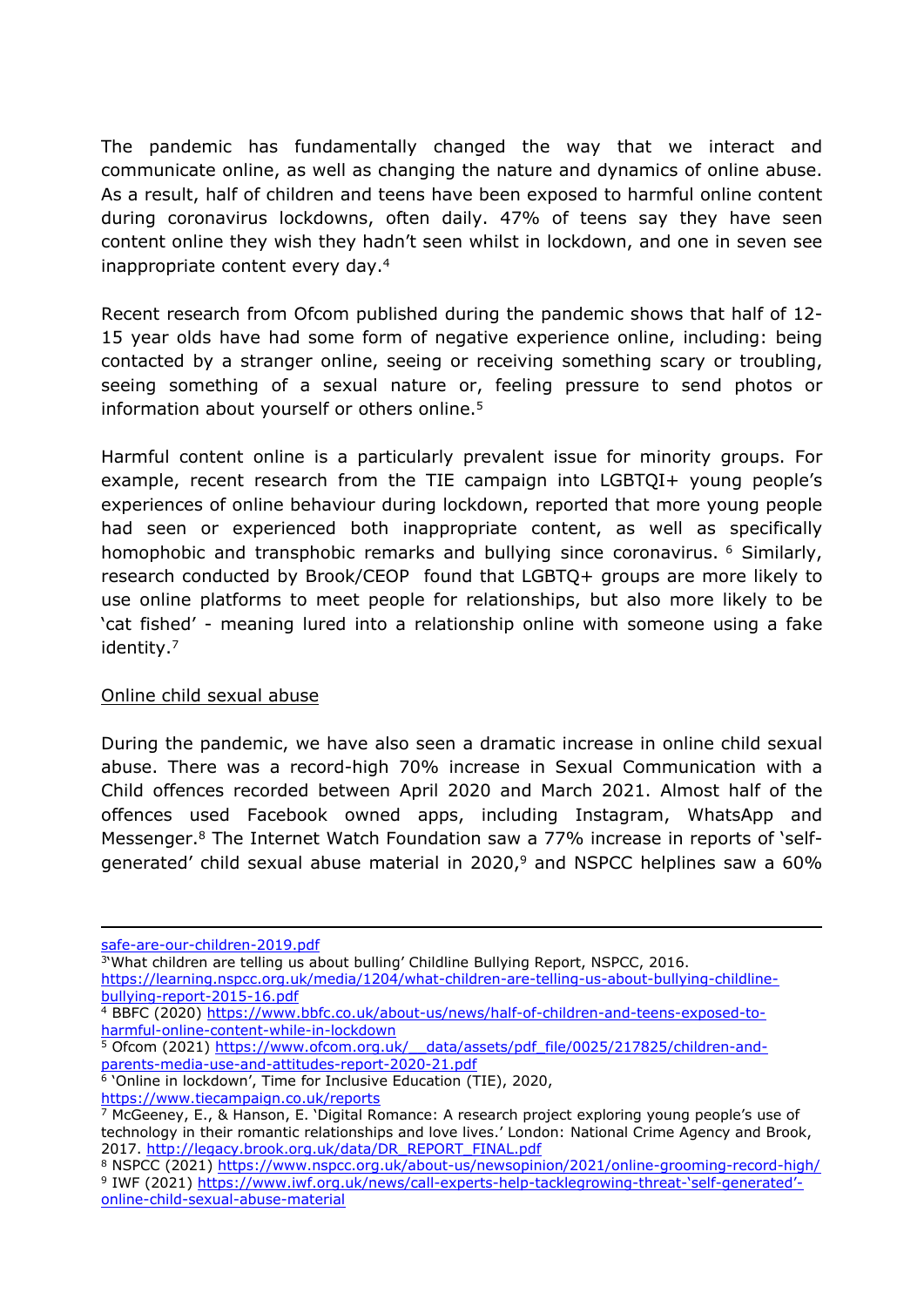increase in the number of contacts concerning online child sexual abuse, compared to the period before the pandemic.<sup>10</sup>

#### How corona virus has changed the nature of online abuse

The development and expansion of new online technologies throughout the pandemic has increased the scale and impact of online abuse. For example, live streaming and video chatting - children livestream in far larger numbers than previously understood.

NSPCC research into this issue shows that 24 per cent of all children (19 per cent primary-aged children and 29 per cent of secondary-aged children) have taken part in a livestream broadcast, 24 per cent of those primary school children were made to feel uncomfortable when livestreaming, and 6% of all children have received requests to change or remove their clothes whilst livestreaming. Additionally, 12 per cent of all children have video-chatted with someone that they do not know in person, and during those video chats 10% of primary aged and 11% of secondary aged children have been asked to take off or remove their clothes.<sup>11</sup> This usage has increased throughout the pandemic, where new and emerging technology has contributed to the increased risk children face of being groomed. In a rush for market share, platforms have rapidly expanded these products before appropriate safety measures can be developed and rolled out, or with deeply concerning design features, such as the ability for anyone to join a video chat and share their screen, that clearly prioritise user growth over safety.

An increase in this kind of content is particularly concerning given that technical and moderation responses to this distribution are far behind the technology available for still images. More work is needed to understand how these long-term changes to working patterns may result in continued higher demand for child abuse images, and an increase in grooming to fuel it.

## **2. Government proposals to tackle the issue, including the Online Harms White Paper**

The Online Harms Bill is now more urgent than ever. The pandemic has highlighted the need for better proactive detection and disruption of abuse, rather than implementing safety features that work to mitigate harm after the abuse has occurred.

Facebook reported more than 21 million child sexual abuse images on its platforms in 2020, more than any other company.<sup>12</sup> Whilst it positive to see action being taken to remove this content, these figures show a clear need for proactive design

<sup>11</sup>'Live-streaming and Video-chatting Snapshot', NSPCC Learning, 2018. <https://learning.nspcc.org.uk/media/1559/livestreaming-video-chatting-nspcc-snapshot-2.pdf> <sup>12</sup> '2020 reports by Electronic Service providers', National Center for Missing and Exploited Children, 2020. <https://www.missingkids.org/content/dam/missingkids/gethelp/2020-reports-by-esp.pdf>

<sup>&</sup>lt;sup>10</sup> NSPCC (2020) The impact of the coronavirus pandemic on child welfare: online abuse London: **NSPCC**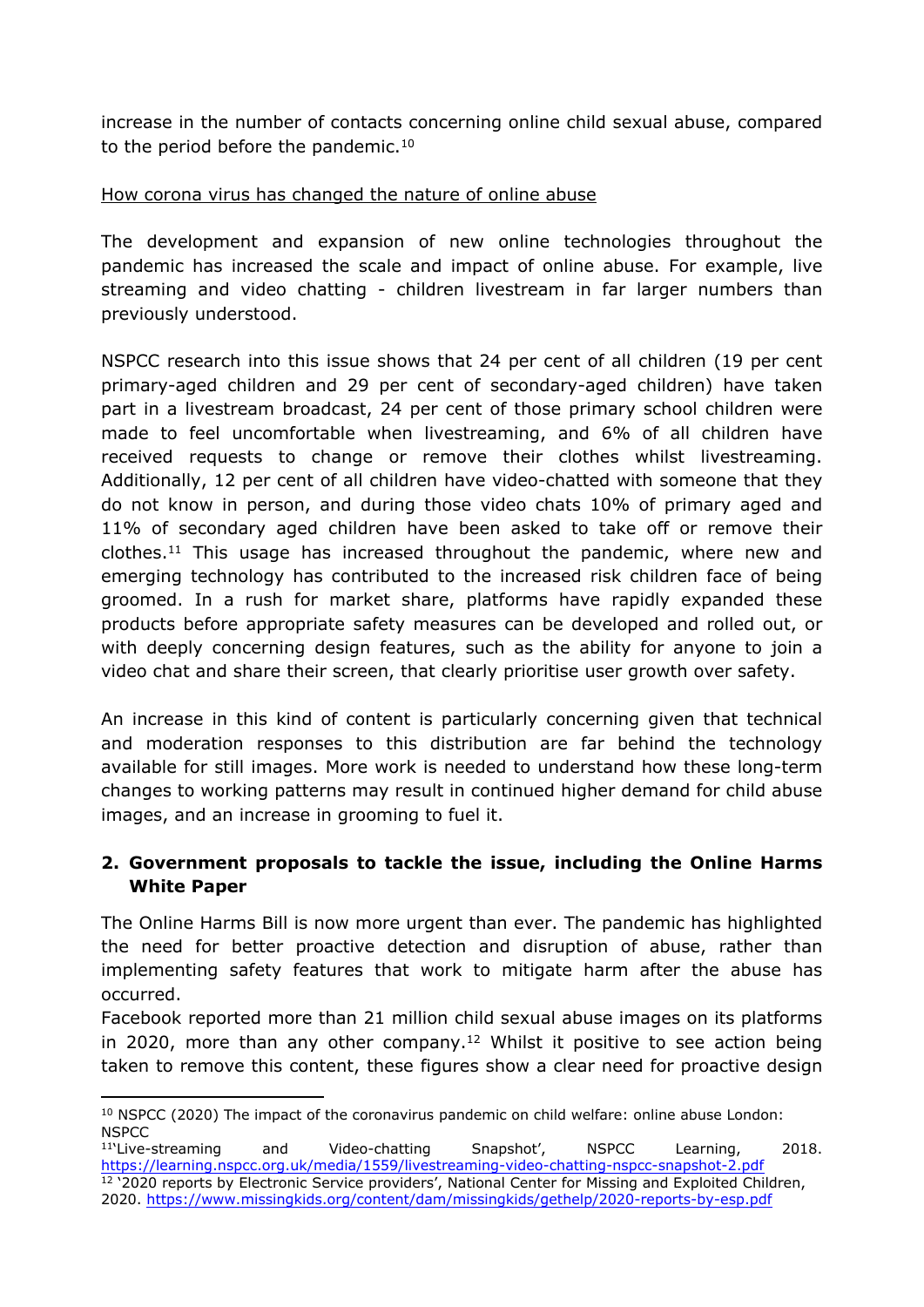features to be implemented, that prevent the dissemination and distribution of child sexual abuse material before it is produced and shared on social media platforms.

The NSPCC has always recognised the need to draft this complex legislation carefully, and it is now vital that the Government strengthens the Bill in a number of key areas to deliver a suitably bold and ambitious approach:

## **1. Regulation must have, at its heart, an expansive principles-based duty of care, capable of driving cultural change**

*Although the draft Online Safety Bill proposes a largely systemic approach, it does not propose an overarching general safety duty. The draft Bill should set out an overarching safety duty that 'sits above' the different safety duties that are proposed. This overarching safety duty would provide clarity to a structurally complex piece of legislation and keep the resulting range of secondary legislation, codes and guidance focused on its fundamental safety objectives.*

## **2. Regulation must meaningfully tackle child sexual abuse**

*The draft Bill fails to tackle the way online abuse spreads across platforms through well-established grooming pathways, in which abusers exploit the design features of social networks to make effortless contact with children. The Bill needs to introduce a duty on Ofcom to address cross-platform risks, and to place a clear requirement on platforms to co-operate on cross-platform risks and respond to cross-platform harms when discharging their safety duties. The scope of the safety duty on illegal content should be amended to treat material that directly facilitates abuse with the same severity as illegal content.*

## **3. The Duty of Care must meaningfully address legal but harmful content, both content and how it is recommended to users**

*The Online Safety Bill must tackle clearly inappropriate and potentially harmful content. This includes material that promotes or glorifies suicide and self-harm, which most major sites prohibit but often fail to moderate effectively. In many cases, the potential for harm is likely to come from platform mechanisms that promote or algorithmically recommend harmful content to users.*

*Additionally, the way the draft Bill defines harm runs the risk of offering lower standards of protection to children than has been established in the Video Sharing Platforms regulation, which sets out to protect all children under the age of 18 from 'material that might impair their physical, mental or moral development'. Clause 45(3) of the draft Bill defines harmful content as having a 'significant adverse physical or psychological impact on a child of ordinary sensibilities', and is unclear if platforms should consider the cumulative impact of content, including material recommended as a result of algorithmic design choices. The Government*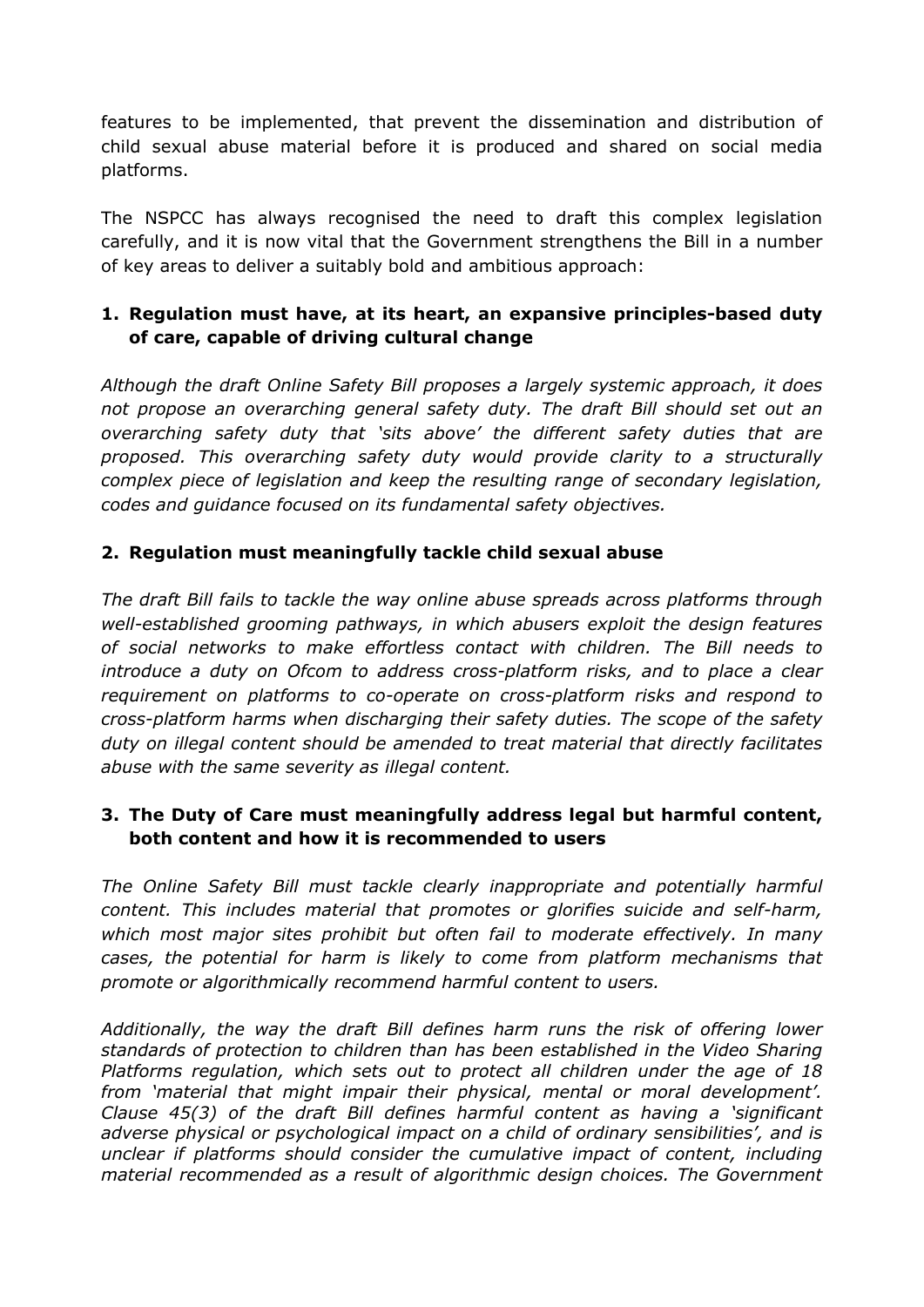*should ensure future legislation does not provide lower levels of protections for children online than current regulation provides.*

### **4. There should be effective transparency requirements and investigation powers for the regulator, with information disclosure duties on regulated firms**

*Information disclosure duties could play a valuable role in hardwiring safety duties into corporate activity. It is therefore disappointing the Government has failed to integrate this aspect of regulatory design into the proposed approach, particularly given how effectively this works in financial services*.

### **5. We need to see an enforcement regime capable of incentivising cultural change, which should include senior management liability, and criminal and financial sanctions**

*Senior managers exercising a 'significant influence function' should be subject to a set of conduct rules that incentivise senior managers to internalise their regulatory requirements when setting business strategy and taking operational decisions. Under such a scheme, the regulator could bring proceedings against senior managers that breach their child safety duties, with proportionate sanctions such as fines, disbarment or censure.*

### **6. There needs to be user advocacy arrangements for children, including a dedicated user advocate voice, funded by the industry levy, so children have a powerful voice in regulatory debates.**

*Effective user advocacy is integral to the success of the regulatory regime. The draft bill doesn't include user advocacy measures, but the Government has committed to bringing forward proposals during pre-legislative scrutiny. While this is welcome, the Government needs to be much more ambitious in its plans. It is essential the Online Safety Bill makes provision for a statutory user advocacy voice for children, funded by the industry levy. Statutory user advocacy is vital to ensure there is effective counterbalance to well-resourced industry interventions, and to enable civil society to offer credible and authoritative support and challenge.*

The Minister for Digital, Culture, Media and Sport Nadine Dorries has signalled her support for prioritising child protection in this legislation, so it is vital that the Government address these substantive concerns in the draft Online Safety Bill during the period of pre-legislative scrutiny. The NSPCC estimates suggest that there are up to 90 reports of online child sexual abuse every day – we must act now to avoid further harm.<sup>13</sup>

## **3. Legal and technological solutions to take action against people who commit online abuse**

<sup>13</sup> 'Estimated 90 cybercrimes recorded a day against children', NSPCC, 2020. <https://www.nspcc.org.uk/about-us/news-opinion/2020/cybercrimes-against-children/>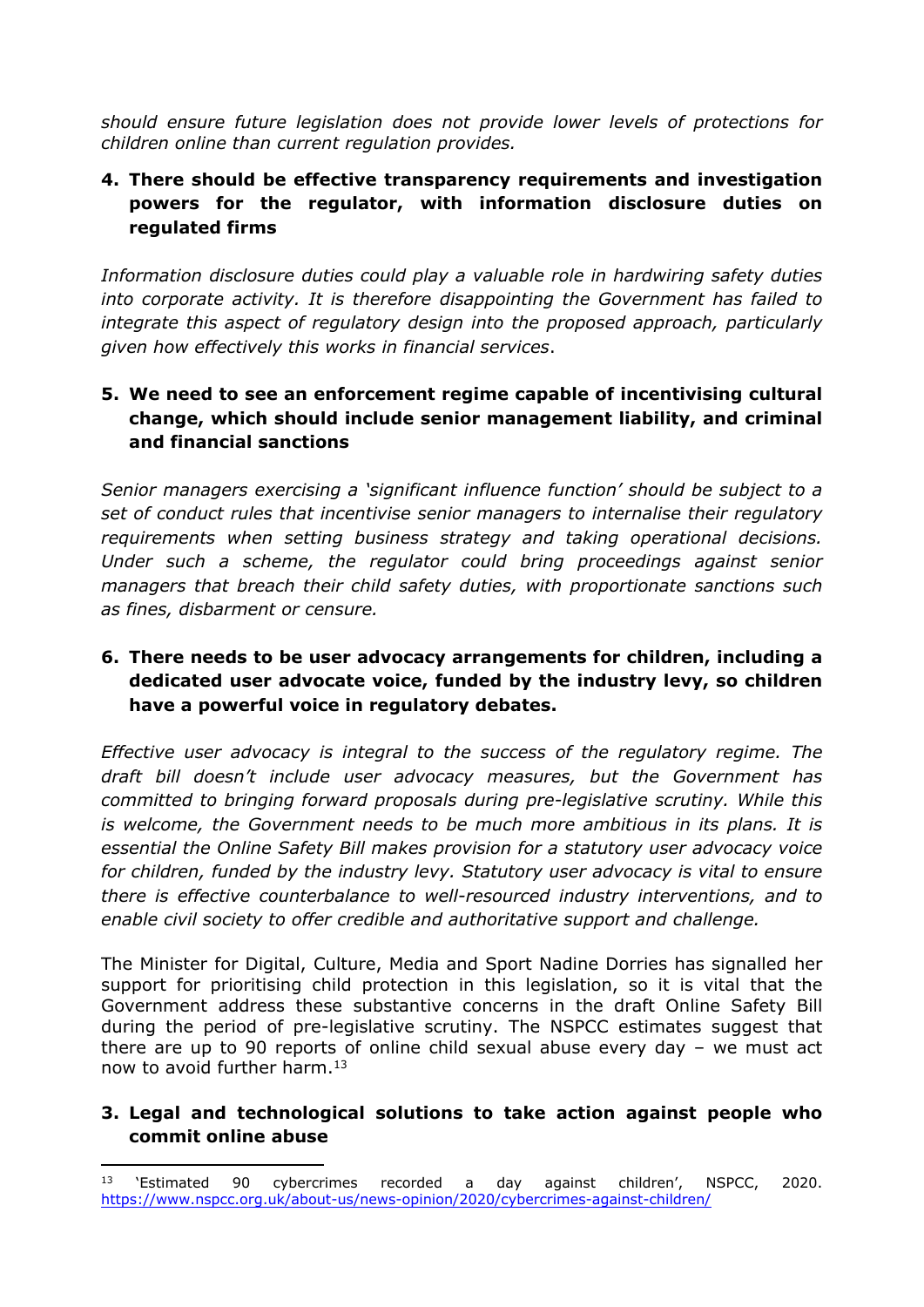#### Legal solutions

Legal solutions to the removal of harmful content and conduct for children should focus on the young person's right of erasure through GDPR legislation. For example, if a photo of themselves is uploaded maliciously without their consent, that individual is able, under GDPR law, to ask for the photo to be removed. Sites are not currently operationalising this right that already exists under UK law, and therefore future legal solutions should work to practically apply this aspect of existing legislation. As part of a joint initiative, the NSPCC and IWF have developed an online 'Report Remove' tool using this legal function, allowing children to report images of themselves known to be online, and then remove these images, following right to erasure legislation.<sup>14</sup>

In parallel to the Online Safety Bill, the Law Commission has proposed substantive changes to the legal framework on communications offences. This includes a new harm-based communications offence; an offence of encouraging or assisting serious self-harm;<sup>15</sup> and intimate image-based offences, including an offence of taking or sharing an intimate image without consent.<sup>16</sup> While these proposals are to be welcomed, not least because criminal law has failed to keep pace with the growing risks of technology-facilitated abuse, the lengthy timescales associated with this work means this will at best be happening simultaneously with parliamentary passage, and alongside the development of Ofcom's regulatory scheme. Substantial areas of harm, including material that facilitates child sexual abuse and that encourages or incites self-harm, might in future be reclassified as relevant criminal offences. This creates significantly high levels of ambiguity for parliamentary scrutiny, and uncertainty around legal definitions of harm online.

#### Technical solutions

Technological solutions used by companies to protect against online harms on their platforms need to consider the age and stage of the child using the site, and consider the appropriate changes over the course of a child's life that should shape online approaches to harmful content and conduct. For example, this could develop from a walled garden approach for the youngest users, filtering and blocking inappropriate language, phone numbers or harmful communications, and then adapting and modifying these protections as users age. As part of developing technical solutions with age in mind, companies need to have an awareness of the age of their users, taking a proactive approach to using data to profile users and place them within age bands, better understanding their users and the risks they may face, whilst developing appropriate responses accordingly.

<sup>14 &#</sup>x27;Report Remove', Childline, 2020. [https://www.childline.org.uk/info-advice/bullying-abuse](https://www.childline.org.uk/info-advice/bullying-abuse-safety/online-mobile-safety/sexting/report-nude-image-online/#:~:text=if%20you)[safety/online-mobile-safety/sexting/report-nude-image-](https://www.childline.org.uk/info-advice/bullying-abuse-safety/online-mobile-safety/sexting/report-nude-image-online/#:~:text=if%20you)

[online/#:~:text=if%20you're%20having%20problems,the%20title%20'Report%20Remove'.](https://www.childline.org.uk/info-advice/bullying-abuse-safety/online-mobile-safety/sexting/report-nude-image-online/#:~:text=if%20you) <sup>15</sup> Law Commission (2021) Modernising Communications Offences: final report. London: Law Commission

<sup>&</sup>lt;sup>16</sup> The final recommendations on intimate image based offences will not be published until spring 2022.